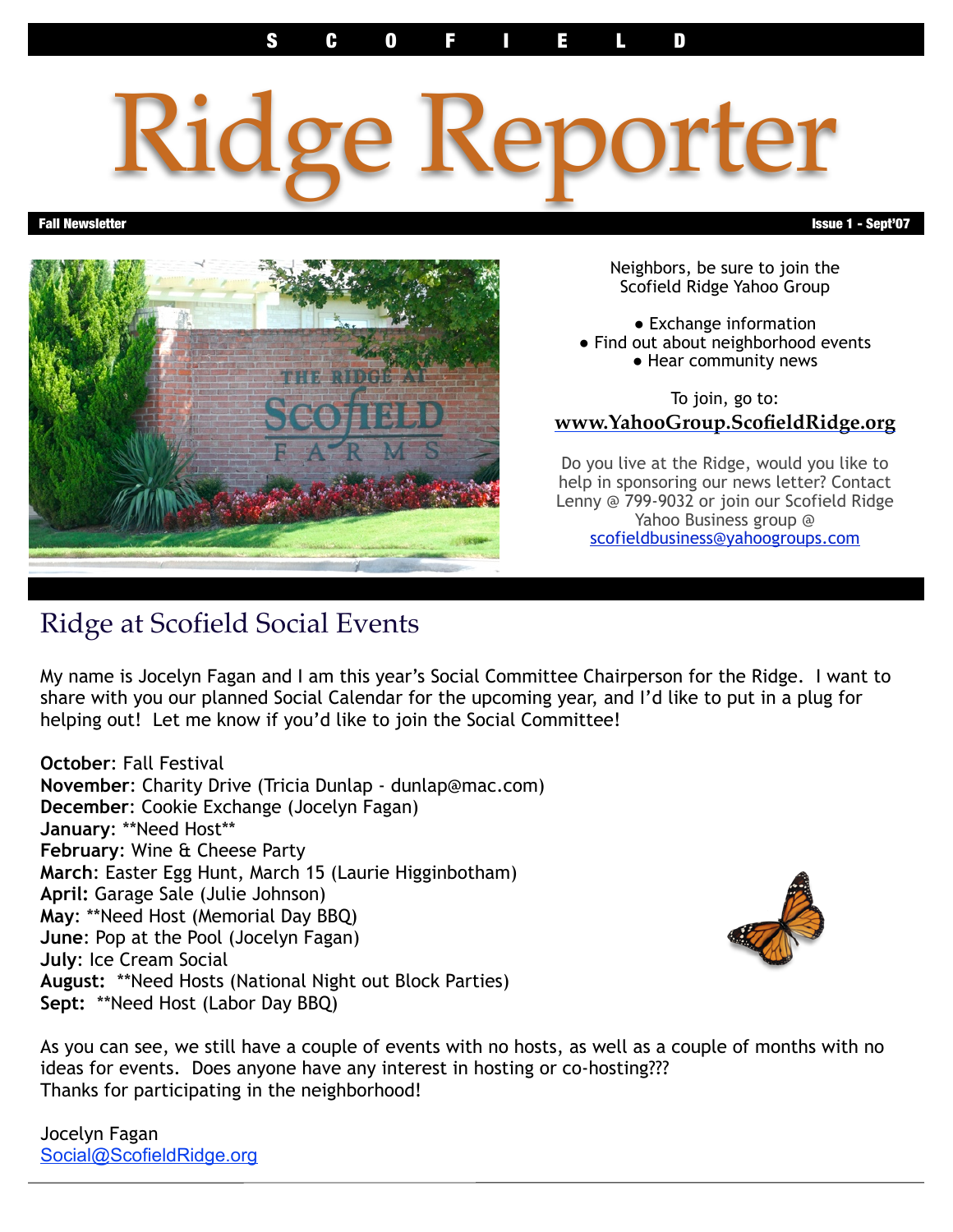#### S C O F I E L D R I D G E . O R G



National Night Out Block Party

#### **ON THE WATCH**

Scofield Ridge Neighborhood Watch is once again watching! The past year's noticeable increase in crime here in our neighborhood led to the creation of a neighborhood-wide group to help us to all have a safe and happy community.

We launched the Neighborhood Watch program on August 7 with National Night Out with ten block parties throughout Scofield Ridge. Neighbors gathered together to share information and get to know each other. The evening also offered everyone the first peek at the new block system and announcement of block captains.

Quite a few neighbors joined the team of block captains during National Night Out, but it's not too late for anyone else to join also! We still need more block captains, since there are nearly 50 "blocks" in Scofield Ridge! Thinking about becoming a block captain, but not sure what that means? Block captains introduce themselves to each home in their "block". They maintain a roster of the residents of their block. This roster can be used to notify neighbors if there is an emergency, to pass along important crime or safety information or to let neighbors know about upcoming safety meetings or events. Some block captains also choose to host

occasional or regular gatherings of their neighbors to help build a closer community. A community of neighbors who know and care for each other is one of the strongest crime prevention tools we have. Neighbors who have signed up to be block captains are already visiting with neighbors and creating their rosters. Look forward to a visit soon – or better yet, sign up to be a block captain yourself!

If you are interested, please contact Karen Liston, Co-Coordinator of Scofield Ridge Neighborhood Watch, at [NeighborhoodWatch@ScofieldRidge.](mailto:neighborhoodwatch@scofieldridge.org) [org](mailto:neighborhoodwatch@scofieldridge.org) or 252-8226.

#### **Neighborhood Watch: We look out for each other!**

Come to our meetings and learn how to protect your family and your home For example:

- 
- 1) Leave porch lights on at night
- 2) Trim hedges & trees around your home
- 3) Know & support your neighbors in protecting our neighborhood. --------------------------------------------

#### **WHAT WOULD YOU DO IF YOUR CHILD WAS LOST?**

Could you provide their height and weight? Do you have a current photo? The fact is that over 34% of parents don't have this vital

information readily available and over 40% don't have a recent photo to share. This is crucial information that law enforcement says could make the difference between an immediate recovery or a prolonged search.

Racha and Farmers wants to help! In partnership with the National Center for Missing and Exploited Children and Imagery Concepts, Farmers is getting families back where they belong – home safe and sound. Our m.i.l.k. program provides parents with identification software that includes a standardized, high-quality digital image of their child with a place to record current detailed characteristics. If the unthinkable occurs, a parent can immediately transfer this important information to law enforcement with the click of button.

Call Racha Zarif for more information on how you can get your complimentary copy of this important software to help safeguard your children!

ph# 343.2891

[www.farmersagent.com/rzarif](http://www.farmersagent.com/rzarif)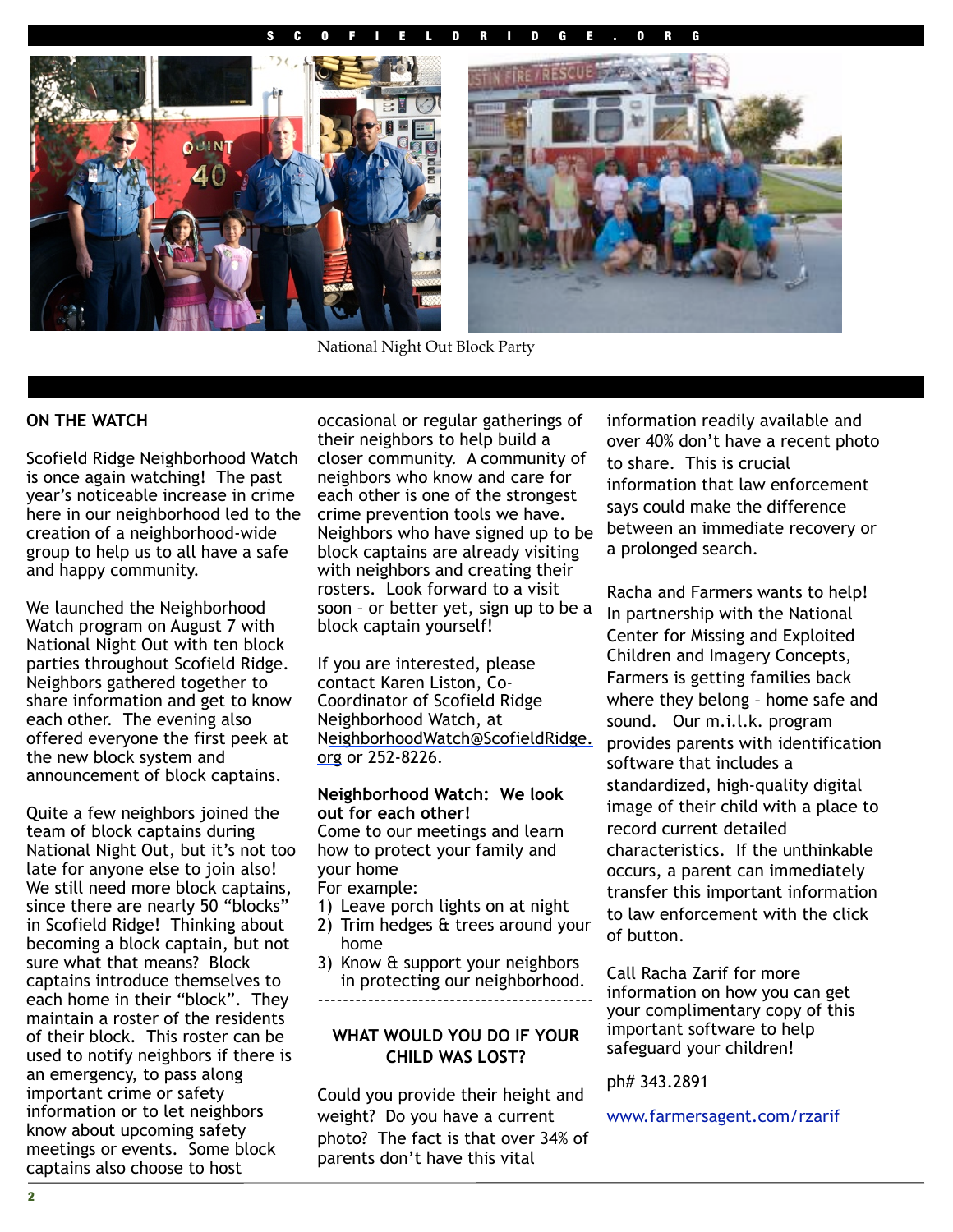

What's up with the easements behind our fence lines not getting mowed frequently enough? Why are the sprinklers going off so frequently, even on days when it rains? How can we best address the low-hanging branches making it dangerous to walk on our sidewalks? These are the questions leading your HOA Board to call for a rebidding of our landscape contract and to ask everyone to report trees and shrubs in need of trimming to our Maintenance & Safety Committee Chair.

The pattern that seems to be typical with property maintenance contracts is that when a new company is hired they do an excellent job but as time goes on their performance drops off. Eventually, things often get to a point where the performance becomes poor enough that the only way to correct it is to call for a competitive process to rebid the contract. We believe we've reached that point with our current landscape contractor, TruGreen.

Although we will consider a new bid from TruGreen in this competitive bidding process, my experience has been that it's more likely we would switch to a new company. Consistency in mowing and upkeep of all our commons areas and entrances as well as properly maintaining and setting our irrigation system are critical areas of performance. The single largest line item in our HOA's budget is for water used in our irrigation, so ensuring that we are not wasting water is of great importance to ensuring we stay within budget (in addition to the obvious

# Re-bidding of Landscape Contract and Overgrown Trees & Shrubs

environmental concern of not wasting water).

A separate issue that has come up more often recently concerns homeowners' trees and shrubs not being trimmed properly and thus causing a safety issue to those attempting to walk along the sidewalk. Overgrown shrubs, in particular, also can provide more cover to criminals who might want to remain hidden close to a house or individual they may be targeting. The Board strongly urges all homeowners to bring their homes' landscaping into compliance with our deed restrictions by allowing at least 8 feet of clearance for all tree branches above sidewalks and keeping shrubs trimmed back to allow easy passage and not so tall that you can't see over them from your home.

The best time to trim oak trees is the hottest or coldest months of the year in order to keep them from contracting Oak Wilt. Oaks **should not** be trimmed from February 1 through July 1, but if you must do so you should immediately paint the wound with a tree trimming paint or spray. This prevents the beetle that spreads Oak Wilt from coming into contact with the sap of the tree and thus spreading the fungus to your trees. Our neighboring association, Scofield Farms, has had to remove some oaks that fell victim to Oak Wilt, so we want to ensure that we avoid any activity that can help the disease to spread into our community. For more information: [www.OakWilt.ScofieldRidge.org](http://OakWilt.ScofieldRidge.org/)

**Under no circumstances should any neighbor take it into their hands to trim others trees without their permission!** Doing so has a very high probability of spreading the Oak Wilt fungus if any of the trees they trim are infected! Instead, please jot down the address of the home whose trees

need trimming and send it to our new Maintenance & Safety Committee Chair, Nathan Graves, at MaintSafe@ScofieldRidge.org. He has started a program to address concerns directly with homeowners and can help to educate them about and promote proper maintenance.

Given the safety concern that lowhanging branches have become in many areas of Scofield Ridge, the Board is also hoping to offer a program to help homeowners get their trees trimmed professionally. We are exploring the possibility of having a tree trimming company, or possibly our own landscaping company, offer a bulk discount for having homeowners' trees trimmed and removing any remaining support posts. If you would be interested in taking advantage of such a program, please e-mail me at

[Trees@ScofieldRidge.org.](mailto:Trees@ScofieldRidge.org) I will be collecting names, addresses, and phone numbers of homeowners who are interested. (Please NOTE: each individual homeowner would be responsible for paying the tree trimming company themselves. The HOA is only acting to organize this service and try to negotiate a discounted rate for our homeowners!)

Finally, if you do know of a landscaping company you'd like to recommend for the Board's consideration or otherwise are interested in helping the Maintenance & Safety Committee with some of these issues, please contact me at

[Ricardo@ScofieldRidge.org.](mailto:Ricardo@ScofieldRidge.org) Thanks for your help in keeping your property well maintained and thus keeping our neighborhood looking good. If there's any other issues you'd like for the Board to address, please let me know or e-mail the entire Board at [Board@ScofieldRidge.org.](mailto:Board@ScofieldRidge.org)

Ricardo Guerrero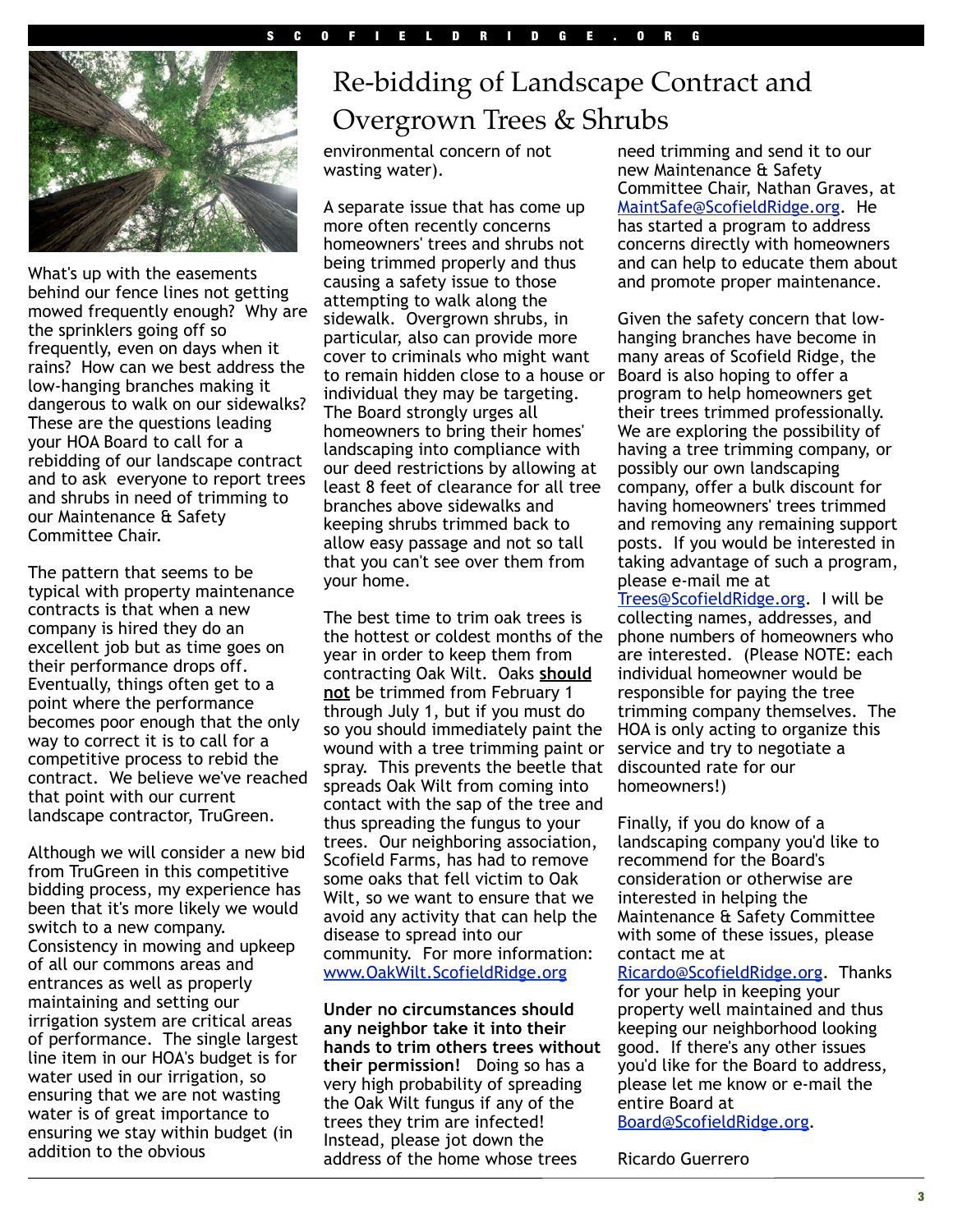# MEET THE HOA BOARD MEMBERS AND THE ARCHITECTURAL REVIEW PROCESS

**Ricardo Guerrero** is currently serving a second 3-year term as President/ Treasurer of the Board. He has lived in our neighborhood since 2002. Prior to joining the Board, he served for a year as chair of the Publicity Committee, where he led the effort to publish the first edition of The Ridge Reporter newsletter. He originally took on many of the administrative duties on the board and also provided support for the nowdefunct Web Committee. With the addition of outstanding Board members Rey Rodriguez and Janet Reber, Ricardo has focused his recent efforts on assisting the Neighborhood Watch group in their successful kick-off and block captain recruitment effort at the recent National Night Out block parties and scheduling regular meetings of the Board with our property manager, committee chairs, and neighbors. Though educated as an anthropologist, his career has focused on creating effective web content for various divisions at Dell.

**Rey Rodriguez** is currently serving out a 3-year term, and is Vice President of the Board. He has lived in Scofield Ridge Since 2001, and his background is in public policy, government and economics. He joined the board because of his commitment to the community and its surrounding areas, specifically in the areas of safety, health and home values. Thus far, he has been most active in bringing community issues such as zoning, speeding and dumping to the attention of local officials, and working toward making HOA operations sustainable and consistent over time.

**Janet Reber** is serving a one year term as Secretary. She has been a resident of Scofield phase VII since 1999. She's a biochemist who has been a stay-at-home mom since the birth of her children. She joined the board because she cares about the neighborhood and the quality of life here. So far, she has been active in most issues before the board, and she has particularly focused on establishing an organizational structure within the board and improving communication flow between Goodwin Management, the Board, the committees, and the neighborhood.

My name is **Dean Dresser**, a resident of 5 years, and I have assumed the position of Chairman of the **ARCHITECTURAL CONTROL COMMITTEE**. To be successful we need your help. I would like you to email me if you are interested in serving on the committee. I plan to have 3 people on the committee. Please let me if you are interested in serving please email me at [ACC@ScofieldRidge.org](mailto:ACC@ScofieldRidge.org) by September 15th, 2007. Give me a quick background summary of your experience on HOA work experience or your work experience so I have some information with which to base my recommendation to the Board of Directors. Also, prior to making any permanent improvements to your home, please submit an Architectural Approval form to my committee. You can find this form at: [http://sco.goodwintx.com](http://sco.goodwintx.com/)

Now the ACC plans to do the following going forward...

Typically when we get a request I will send it to the members of the ACC (TBD) and then get their ideas to form our collective ACC recommendation. On each Friday / Saturday you will have the ACC approval / variance / disapproval on open applications that are no older than the previous Friday. Another practice I am implementing is to contact the homeowner upon receipt of the application to let them know:

1) We have reviewed the application;

2) the request is being reviewed;

3) our anticipated date for an answer on their request.

On the timeline for approvals I have set up an example to give everyone an idea of the targeted response time for requests. For example: All applications received by Friday 10/05/07 will have an ACC approval / variance / disapproval to the BOD and mgmt company by 10/12/07. We would then forward on the findings to the homeowner by 10/15/07. This gives them an answer within 10 days given no unusual circumstances. If a physical review or additional research is required we will allow for another week for that process and the ACC decision

would be finalized by 10/19/07 with the decision sent to the homeowner on 10/22/07. In addition to the initial contact to the homeowner announcing our receipt of the request, if more information is needed I will request that data or meet with them and let them know that the process will be pushed 1 week from the normal 10 day turn to 17 days to allow for the increased complexity in the case.

#### **POOL COMMITTEE NEWS**

It seems that summer came a little late this year and fall is just around the corner. Nevertheless, many of us are still enjoying the pool this time of year. While there will be no lifeguards on duty after Labor Day, the pool is still open for use. Stop by if you haven't already. If you need a key, emai[l](mailto:pool@scofieldridge.org) [Pool@ScofieldRidge.org.](mailto:pool@scofieldridge.org)

We have had several challenges with the pool this year, particularly with lifeguards. The HOA is aware and very concerned about this. As things currently stand, we will be putting the lifeguard and pool maintenance contract up for bid. We want the pool to be a place we all enjoy and don't have to worry about.

If you have any suggestions on how to improve the pool or pool area, we would like to hear them. Should we add a lane line for lap swimmers? Do we need to open the pool earlier in the morning so you can swim before work? Do you want to be part of the pool committee? Simply email [Pool@ScofieldRidge.org.](mailto:pool@scofieldridge.org)

A warm THANK YOU to all the great volunteers whose dedication past and present has helped make The Ridge at Scofield Farms such a wonderful community in which to live!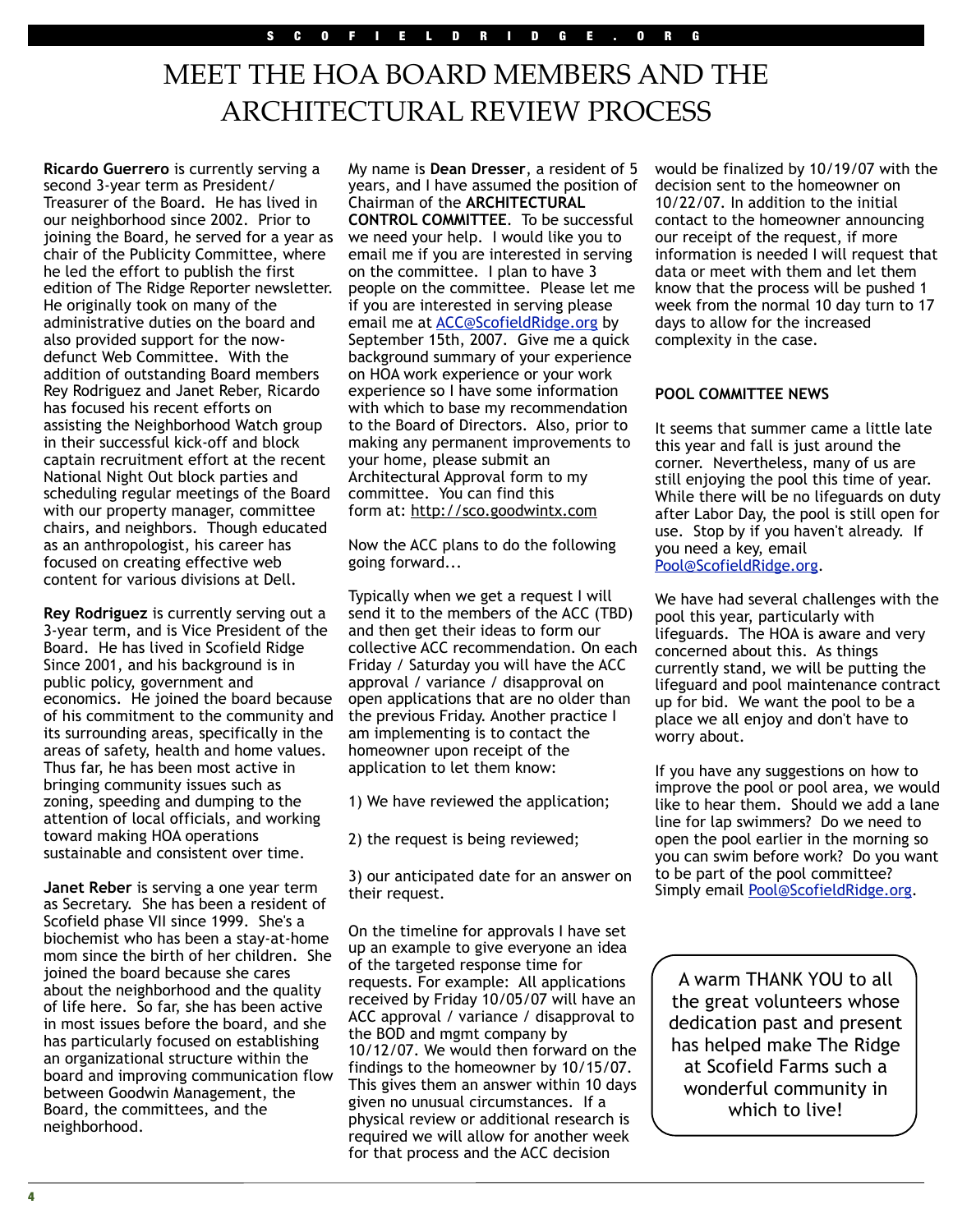#### **The Health of the Housing Market**

Is the housing market going up or down? That is the question every buyer and seller wants to know the answer to. In response to this inquiry the business section of the American Statesman wrote on August 8, "Backed by healthy job growth, Central Texas' real estate market is expected to remain strong in 2008." Home sales data: Prices appreciated 11 percent in early 2007 compared with a year earlier. Home prices are likely to continue to appreciate substantially in the next 12 months. However, the mortgage lending has put a temporary damper on entry level buyers. So far this has not had a major effect in Austin lending. Our home continues to be the best ever investment of our lives.

The Scofield market has remained a strong market attractive by its professional and family clientele and convenient location between two freeways. Maximum marketing of homes by use of websites and the internet, flyers, newspapers, neighborhood publications, signs, open houses, professional and national real estate books are ways to successfully to bring homes on the market.

A seminar for homebuyers will be presented on Thursday, Sept. 27 at 6:00 pm in the Streetman Model Homes at Circle C. Free pizza and door prizes with free credit analysis and property porfolios will be given. You will get a total approach to home ownership from a real estate agent, a mortgage loan officer, and a homeowner's insurance agent.

#### **Meet Your Neighbors**

1. Maize Bend Drive: Judy and Charlie - Franchise experts: Charlie is supervisor for Glazing Saddles, a franchise of Krispy Kreme Donuts. His territory covers Dallas, Corpus Christi, San Antonio and Austin, but he stays mostly in Austin. Judy is his lifetime assistant.

2. Maize Bend Drive: Ruth and Patrick work as programmers for an outsourced Korean Company in gaming. Excel Race is one of their creations. Ruth and Patrick met at Carnegie-Mellon in Pittsburgh while in college studying computers. It was news to me that Austin is one of the top 4 cities in the US for gaming!

3.Maize Bend Drive: Chris & Anais: Austin is a hubbub of small technology companies. And Chris works at one of these hardly ever heard of companies that constitute a major portion of the Austin economy. Centaur Technology design microprocessors for the big companies. The chips are manufactured in Taiwan. Judy works out of her home most of the time for American Express Corporate Accounts.

4.Lynnville Trail: Amala and Tota have a nine month old son named Savith. They are from southern India and love to cook. The kitchen is an important place in the house. Tota travels internationally frequently due to his work for IBM Global. Amala makes master chips at Tappan Photo Mask.

5. Maize Bend Drive: Jane and Judd-Both are proud of their yard where they have cultivated a variety of shrubs and a beautiful burr oak tree. Jane Elizabeth feels fortunate that she lives so close to work at FreeScale. Judd works for a small software company Ticom Geometrics. Austin is a city with many, many smaller tech companies dotting the landscape.

6. Will Rogers Lane: Anju and Pravind are from the beautiful island of Mauritus off the east coast of Madagascar. The island is in the middle of the Indian Ocean, approximately 60 x 40 miles wide and a has a population of 1.2 million people. Anju and Pravind recently got married about a year ago. They enjoy their beautifully landscaped yard.

Introduce Yourself….

I have enjoyed talking to everyone. It was a real treat to see the diversity in our neighborhood and to realize we are such a center of technology intelligentia. Please email me for the next issue of the Scofield Ridge newspaper. We all want to meet the members of our Scofield family. Please email your contributions to Molly Guthrie at [MolGuthrie@yahoo.com](mailto:MolGuthrie@yahoo.com) 

#### **RECIPE FOR THE RIDGE**

**Compliments of a Chef right HERE in our neighborhood!** Buona Forchetta Personal Chef Services

Pasta alla Norma Penne Pasta with Eggplant and Tomato Sauce

This has become a family favorite in our house. It comes from the traditional Sicilian cooking that we enjoyed while living in Italy. Most of the dishes there are very simple, but you must use quality ingredients to get the best end result. Enjoy!

16 oz penne pasta 6-9 oz Italian tomato sauce 1 medium sized eggplant, diced 2 oz grated baked ricotta cheese (if you can't find this, use regular ricotta salt and pepper Fresh basil for garnish vegetable oil

Preheat frying pan over med-high heat. One pan is hot, pour enough oil so that it is 1 inch deep. Add eggplant and fry until soft. Set aside.

Cook pasta as directed on box, but in heavily salted water. Drain, reserving some pasta water. Pour pasta back in pot and add the cheese. Mix quickly. Add tomato sauce, eggplant, pepper to taste, and mix again. Garnish with fresh basil. Serve immediately.

Brianna Land

512-669-9662 - Phone [www.TheGoodForkClub.com](http://www.TheGoodForkClub.com) [chefbri@thegoodforkclub.com](mailto:chefbri@thegoodforkclub.com) "You call, we prepare, we deliver, you serve and they love it!"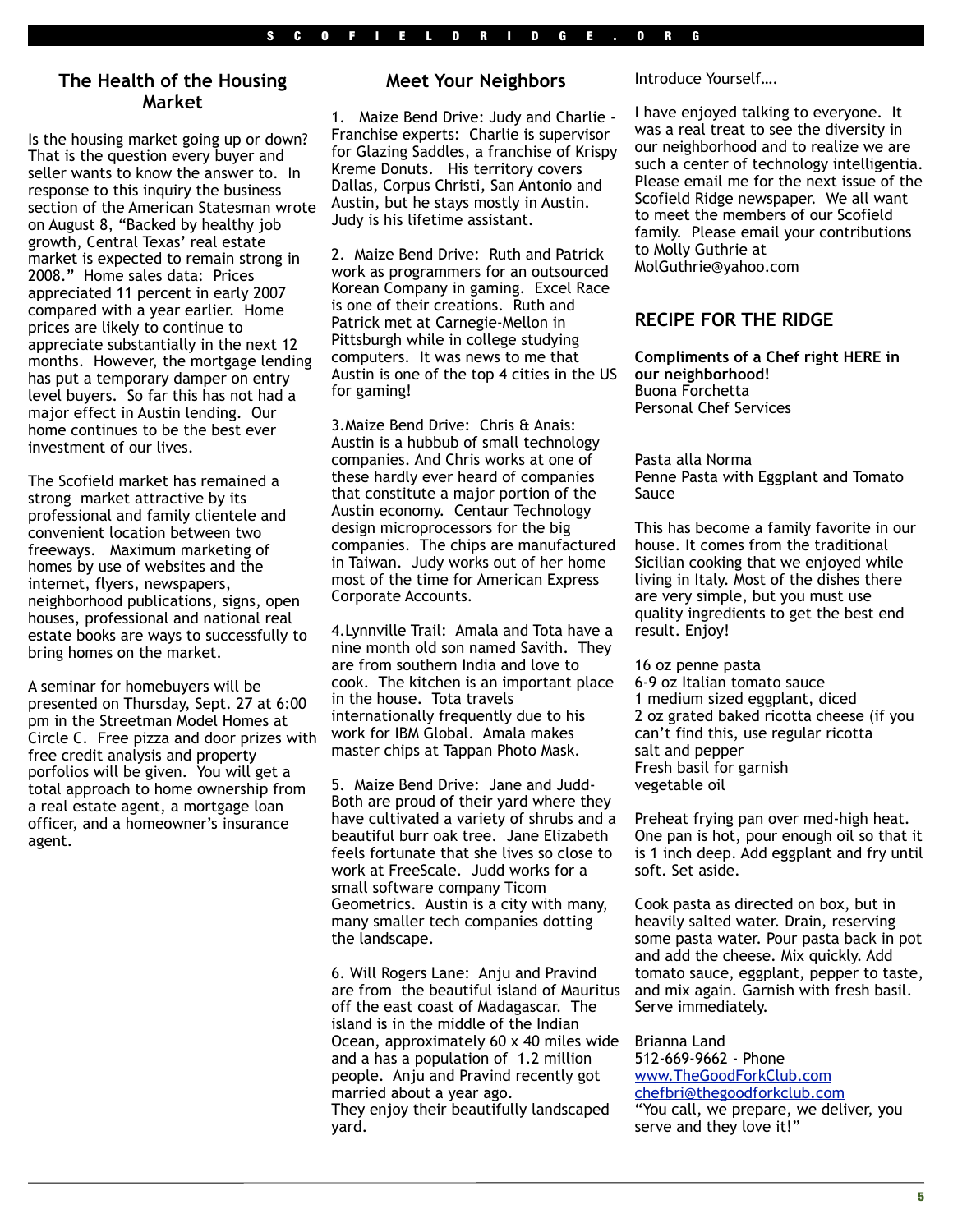# Saving a little **Money** and a releasing a little less **Carbon**

Whether you believe that Global Warming is caused wholly by our release of carbon based gases into the atmosphere by the burning of fossil fuels or is simple a change in the Earth's natural processes with a token contribution by people, it is now hip to be **GREEN**. In this article we will look at a couple of ways to save energy within your home - and just as importantly - save a little money. We will look at two extremes, first, simply switching incandescent light bulbs to compact fluorescent lamps (CFLs) and secondly, a long term approach by installing solar panels and connecting to the Austin Energy grid.

#### **Compact Fluorescent Lamps**

One of the simplest and most cost effective ways that a home owner can cut his electric bill is to replace his existing incandescent light bulbs with new CFLs. A CFL of equal luminous flux (brightness) will use one fourth the amount of electricity (60watts vs 14watts) and last for many more years. It is argued that a single CFL will save you over the life of the lamp \$30 dollars compared to an incandescent and save 2000 times its own weight in greenhouse gases. The initial cost is considerably more, almost double that of incandescent bulbs, but they can pay for themselves back within the first year. A good price for the bulbs would be around \$10 for a six-pack at either Lowe's or Home Depot.

Some drawbacks are a limited selection of sizes, odd shapes, inability to handle dimming switches, and a higher mercury content. Most of these problems have been addressed in the newest generation of CFLs.

Plan on saving 100s of Kw Hours of electricity every month!!

#### **Solar Panels**

A more long term approach to saving money while lowering your "Carbon footprint" would be with the installation of solar photovoltaics. As Austin Energy customers we are fortunate to have the opportunity to take advantage of City of Austin rebates that would cover up to 75% of the cost to install solar panel on existing structures, and furthermore have access to federal tax credits of up to \$2000. The solar panels work by collecting solar energy on the roof and converting it to electricity and connecting it with the City of Austin electrical Grid. You can use the energy from the solar panels to run the house, and use the City's when we need more, the best is that we "Sell" the extra back to the City. The break even point is said to be between 12-18 years, but the life expectancy of the panels is calculated to be between 60 to 80 years. The panels are weather resistant to softball sized hail.



We currently have at least two home owners in Scofield Farms with City of Austin approved solar installations and we can get a look at the cost and return on investment of Solar.

| Cost:              |            | Return                                        |
|--------------------|------------|-----------------------------------------------|
| Parts and install  | \$21,200   | From August of 2006 to August of 2007         |
| City Rebate*       | $-513,400$ | The User produced 4400 KwH of electricity.    |
| Fed Tax credit     | -\$2000    |                                               |
| Out of pocket Cost | \$5800     | 4400 x $\frac{1}{2}$ .12 = \$528 in one year! |

At this rate it will take 11 years to recover the upfront cost, but everything after that point will be pure profit and even better -- 100% clean energy.

\*The rebate is calculated based on the efficiency of the panels installed and the home must have a south facing roof without cover or trees. Visit [www.austinenergy.](http://www.austinenergy)com and select rebates for more information.

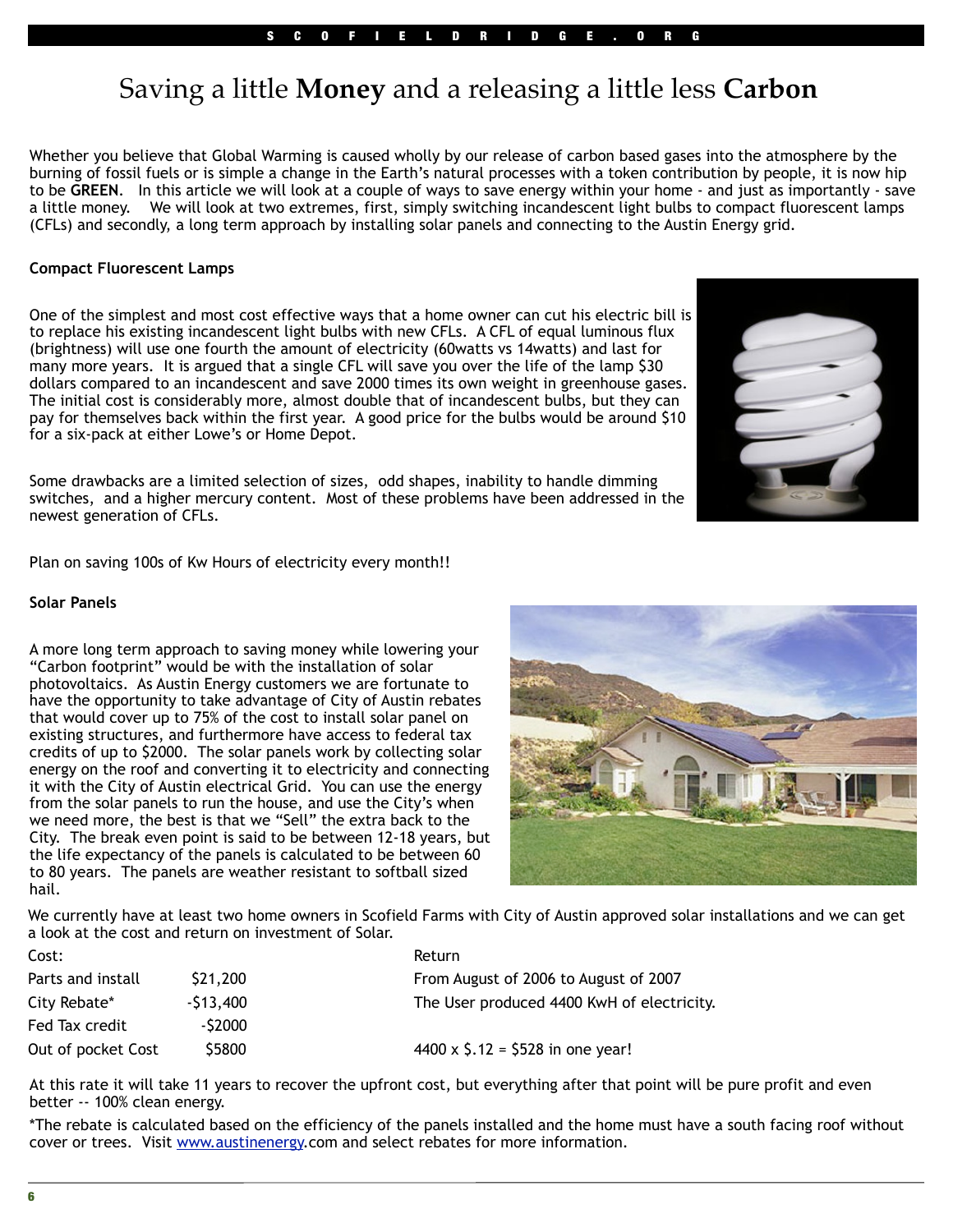

**Rasha Zarif**

**Insurance & Financial Services Agent 512-343-2891**

## **[www.farmersagent.com/rzarif](http://www.farmersagent.com/rzarif)**

Have questions? Unclear about your coverage, premium or discounts? Need a information or brochures about important safety for your home, kids, boat? Need a child identification kit or a neighborhood watch guide kit.

#### **No One Offers more discounts than FARMERS®**



AMI Montessori Certified Teacher with 23 years of experience. Other teachers with more than 20 years of experience. NOW ENROLLING AND SPACES FILLING FAST.

# **PAUL'S LAWN SERVICE**

### **512-207-0395**

- · MOWING AND EDGING
- · CHEMICAL TREATMENTS
- · LANDSCAPING
- · SPRINKLER SYSTEMS
- **FERTILIZATION**
- **FLOWER BEDS**
- TREE TRIMMING
- PROFESSIONAL CONSULTATION BASED ON 30 YRS EXPERIENCE



Introductory price - \$30







# **Molly Guthrie - 512-917-8496**

# **Ultima Real Estate <homesalesinaustin.com>**

Websites, Flyers, Emails to buyers, Newspaper, Open Houses, MLS, Internet Advertising

#### **BEST BUYS!**

2578 Sq Ft 2562 Sq Ft 4 Bedrooms 5 Bedroom<br>3 Full Baths 2 1/2 Baths 3 Full Baths New carpets

12700 Cinchring 1708 Maize Bend New paint 2 Air Conditions



## **Provident Mortgage Group Tricia Dunlap, Mortgage Planner**

I would love to help you with your next purchase or refinance**.**

**[tricia@providentloans.com](mailto:tricia@providentloans.com) 512-680-0990 (Scofield Resident)**

# **PIGMENTS of IMAGINATION**

Increase the value of your home with quality work by experienced professionals.

Full-service remodeling and painting services.

Workmanship guaranteed. Call for free estimate.

**Larson James 512.699.6474 Hector Arias 512.619.2277**